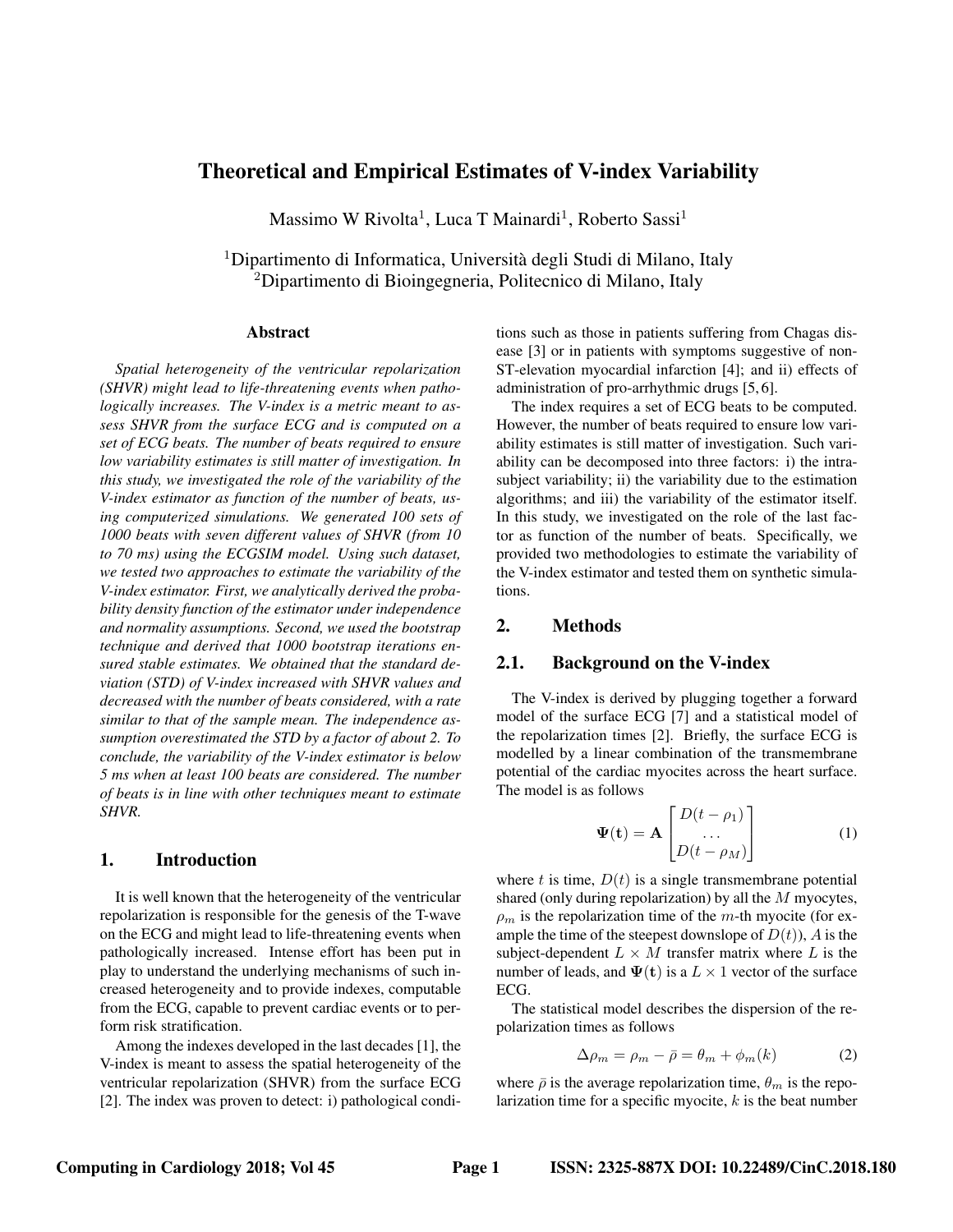and  $\phi_m(k)$  is the random beat-to-beat variation.  $\phi_m(k)$  is typically heart-rate dependent.

The model in eq. (1) can be decomposed using a Taylor expansion obtaining

$$
\Psi(t) = \sum_{i=1}^{P} \mathbf{w}_i \frac{d^{i-1}}{dt^{i-1}} T_d(t) = \dots
$$
  

$$
\dots = \mathbf{w}_1 T_d(t) + \mathbf{w}_2 \dot{T}_d(t) + \mathbf{E}(t)
$$
 (3)

where  $P$  is the number of terms in the expansion,  $w_i$  are vectors of constant values called lead factors,  $T_d(t)$  =  $-D(t)$  is the dominant T-wave,  $\mathbf{w}_1 = -A\Delta\rho$  ( $\Delta\rho$  is the  $M \times 1$  vector containing all  $\Delta \rho_m$  values),  $\mathbf{w_2} = \frac{1}{2} A \Delta \rho^2$ and  $E(t)$  comprises all the higher order terms.

It is possible to show that the standard deviation (STD) of  $\theta$  across myocites in a single beat can be approximated as follows

$$
s_{\theta} = \left(\frac{\sum_{m=1}^{M} \theta_m^2}{M}\right)^{\frac{1}{2}} \approx \frac{\text{STD}[w_2(l)]}{\text{STD}[w_1(l)]} \tag{4}
$$

where  $l$  is the lead number and the STD of the lead factors is computed across beats. The quantity returns  $L$  estimates of  $s_{\theta}$  and the V-index is defined as their average.

In practice, the V-index is estimated using the following formulas

$$
\bar{w}_1(l) = \frac{1}{B} \sum_{k=1}^{B} \hat{w}_1(l, k), \ \bar{w}_2(l) = \frac{1}{B} \sum_{k=1}^{B} \hat{w}_1(l, k)
$$
\n
$$
\hat{V}(l) = \sqrt{\frac{\sum_{k=1}^{B} (\hat{w}_2(l, k) - \bar{w}_2(l))^2}{\sum_{b=1}^{B} (\hat{w}_1(l, b) - \bar{w}_1(l))^2}} \tag{5}
$$

where  $\hat{w}_1(l, k)$  and  $\hat{w}_2(l, k)$  are the first and second estimated lead factors of lead  $l$  and beat  $k$ ,  $B$  is the number of beats and  $\hat{V}(l)$  is the estimated V-index for the lead l. The final V-index estimate is computed by averaging the L values of  $\dot{V}(l)$ .

## 2.2. Variability of the V-index

We propose two methodologies to estimate the variability of the V-index estimator.

The first methodology assumes that  $\hat{w}_1$  and  $\hat{w}_2$  are normally distributed and independent between each other. In our experiments, the normality assumption appears to hold when the V-index is computed under stable conditions of the patient, for example, when the ECG is collected during rest. Here, we modeled these two quantities using a rescaled version of the standard Normal distribution, as follows

$$
\hat{w}_1 = \sigma_1 z_1 + \mu_1 \n\hat{w}_2 = \sigma_2 z_2 + \mu_2
$$
\n(6)

where  $z_1$  and  $z_2$  are two standard Normal variables.

When the value  $\mu_1$  and  $\mu_2$  are known, *i.e.*,  $\bar{w}_1 = \mu_1$ and  $\bar{w}_2 = \mu_2$ , the square of the ratio in eq. (5) becomes a rescaled version of the ratio of two  $\chi^2$  distributions with B degrees of freedom each. Without lack of generality, by considering one of the  $l$  variable from eq. (5), we obtain that

$$
\hat{V}^2 = \frac{\sigma_2^2}{\sigma_1^2} \frac{\sum_{k=1}^B z_2^2(k)}{\sum_{b=1}^B z_1^2(b)} = \frac{\sigma_2^2}{\sigma_1^2} f \tag{7}
$$

where f follows the  $F(B, B)$  distribution.

The distribution of the square root of the previous equation can be derived by change of variable, leading to

$$
g_{\hat{V}}(v) = 2\frac{\sigma_1^2}{\sigma_2^2} g_F(\frac{\sigma_1^2}{\sigma_2^2} v^2)v
$$
 (8)

where  $g_V$  and  $g_F$  are the distribution of the variables v and  $f$ , respectively. From this equation, the STD can be derived by numerical integration using the standard definition of statistical moments.

The second methodology makes use of the bootstrap technique. Here, in a numerical simulation described in the next section, we randomly selected ECG beats from our dataset. We used a resampling strategy with replacement to estimate the STD of  $\hat{V}$  through the  $\hat{w}_1$  and  $\hat{w}_2$ values of the selected beats. In this case, the number of bootstraps is a degree of freedom that needs to be set in advance.

#### 2.3. Synthetic dataset

The synthetic dataset comprised 100 sets of 1000 ECG beats (12 leads; sampling rate of 1000 Hz) generated with a direct electrophysiological model (ECGSIM) [8] for seven values of SHVR in the range 10-70 ms (step 10 ms). The forward model had  $M = 257$  nodes and the repolarization time  $\theta_m$  was provided for each node m.  $\phi_m(k)$  values were extracted from a zero-mean Normal distribution with  $\sigma_{\phi} = 1$  ms. In this case, the values of  $\hat{w}_1$  and  $\hat{w}_2$  for each ECG beat were constructed using the equations described into sec. 2.1.

This dataset allowed to known the distribution of the "true" V-index value (even though approximated), as function of the number of beats.

#### 2.4. Analysis

Three analysis were performed on the synthetic dataset. First, the STD of the "true" V-index was estimated as a function of the number of beats. We computed the STD of the 100 V-index values when considering the first  $B$  beats generated, with  $B$  ranging from 50 to 1000, and for each of the seven values of SHVR. We also derived the slope of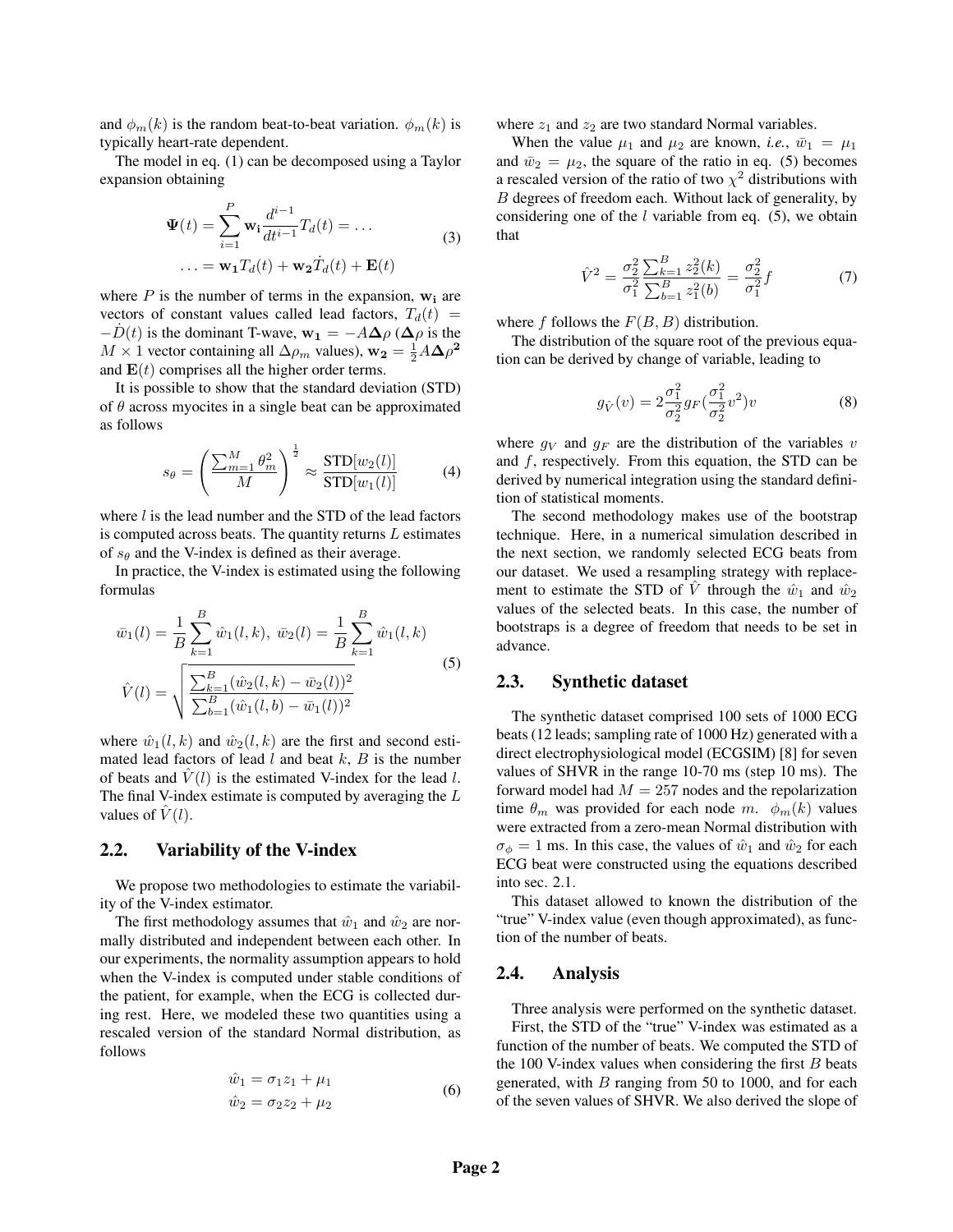

Figure 1. Estimated STD of V-index for increasing number of available beats B and different  $s_\theta$  values (a). Log-log plot of the STD and  $B$  (b). The estimated slope  $m$  is reported inside the legend.

the scatter plot in the log-log scale to compare the rate of convergence with that one of the sample mean, *i.e.*, -0.5.

Second, we determined the ratio between the STD of the "true" V-index and the STD computed using eq. (8) with numerical integration, as function of the number of beats. The value of  $\sigma_1$  was set to 1 and  $\sigma_2$  was set to "true" V-index value for each of the 100 sets. The analysis was repeated for each of the seven SHVR value.

Third, the bootstrap technique was employed to estimate the STD. For each of the 100 sets, we re-sampled the first  $B$  beats  $T$  times, computed  $T$  V-index values, and estimated the STD. In this way, we obtained the average and standard deviation across 100 possible sets of the STD, for each of the seven SHVR values. Here, we manually identified what  $T$  value would provide stable estimates.

### 3. Results

The results of the first analysis are reported in fig. 1. In particular, fig. 1a reports the STD for each of the seven SHVR values when increasing the number of beats in-

Table 1. Ratio between the STD of V-index from ECGSIM and the one computed with the model in eq. (8).

| SHVR [ms] | $B = 100$ | $B = 500$ | $B = 1000$ |
|-----------|-----------|-----------|------------|
| 13.16     | 0.59      | 0.54      | 0.52       |
| 23.20     | 0.50      | 0.52      | 0.55       |
| 33.20     | 0.54      | 0.47      | 0.51       |
| 43.20     | 0.51      | 0.55      | 0.51       |
| 53.20     | 0.55      | 0.55      | 0.51       |
| 63.20     | 0.46      | 0.63      | 0.68       |
| 73.20     | 0.51      | 0.54      | 0.55       |

volved in the computation. We observed that the STD was high for small number of beats and rapidly decreased when a larger number of beats B was considered. Moreover, the higher the SHVR, the higher was the STD. The observation on the rate of convergence was more visible on the log-log plot reported in fig. 1b. Indeed, the slope of the scatter plot was around −0.5 for all the seven SHVR, suggesting a rate of convergence similar to the one of the sample mean.

In the second analysis, we computed the ratio between the STD of the V-index derived from the ECGSIM data and the one estimated using eq. (8) through numerical integration. The ratio was approximately constant at 0.5 for all the seven SHVR values and number of beats B considered. This result suggested that the independence assumption of  $\hat{w}_1$  and  $\hat{w}_2$  provided an overestimate of the STD of a factor of about 2. Table 1 reports the ratios computed for the seven SHVR values and  $B = 50$ ,  $B = 500$  and  $B = 1000$ .

The last analysis aimed to determine a suitable bootstrap number T that would ensure stable estimates of the STD. We obtained a stable estimate using a minimum value  $T$  of 1000, regardless the number of beats involved and SHVR. Figure 2 reports the variability of the STD computed via bootstraps for different values of  $B$  and  $T$ , and two values of SHVR.

## 4. Discussion and Conclusion

In this study, we investigated the variability of the Vindex estimator. We found that the STD was below 5 ms when at least 100 beats were used. This result was valid for the physiological range of SHVR considered (fig. 1a) generated using the ECGSIM model.

We tackled the problem of estimating the variability using two approaches. The first one assumed independence and normality of the lead factors. This approach led to